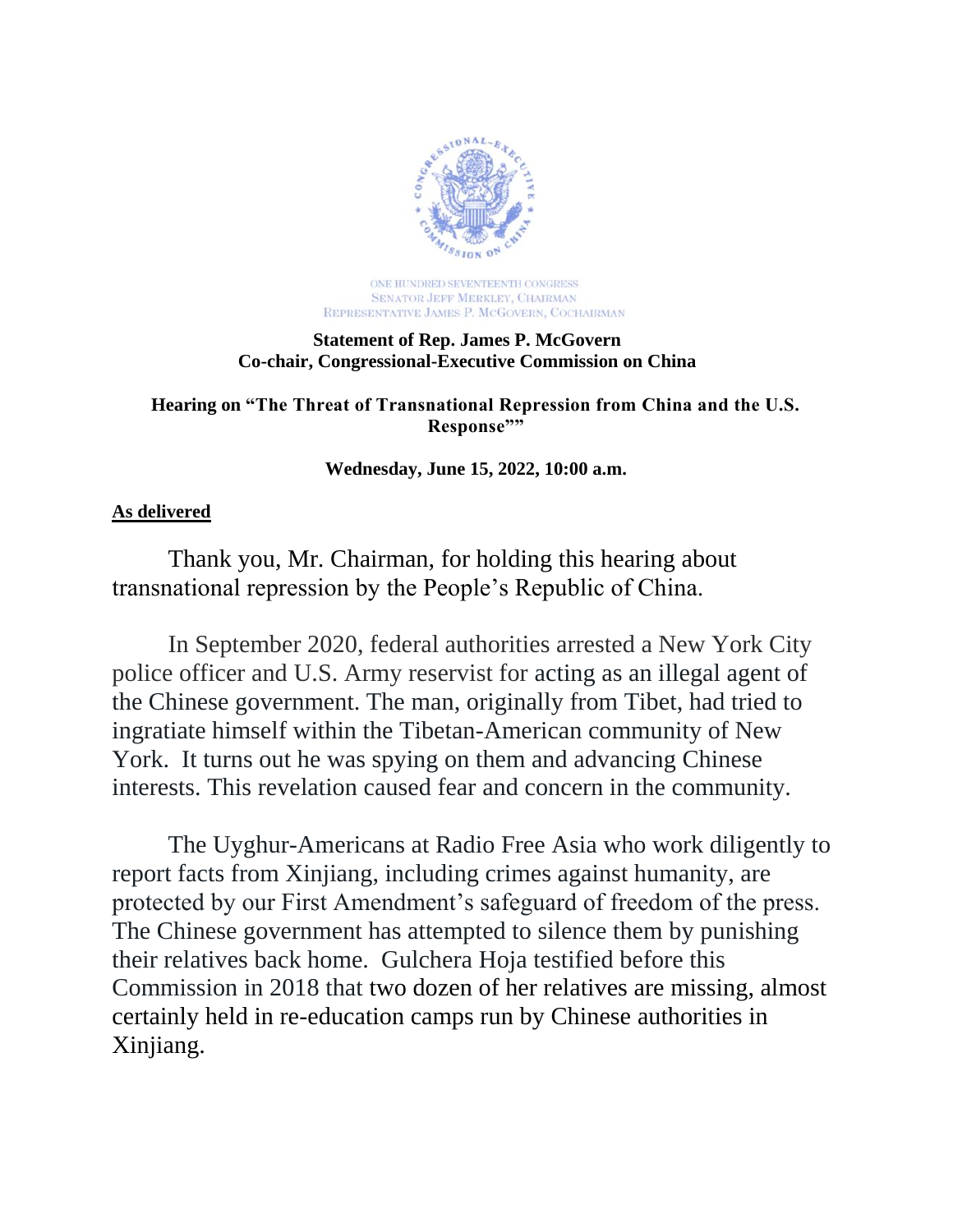These are but two examples. The Chinese government tries to deflect criticism of its human rights record by claiming that it has a sovereign right to do what it wants within its borders. And yet, Chinese officials have no problem setting aside sovereignty principles when they reach across our border to threaten the human rights of Americans.

In his May 26 speech on China, Secretary of State Tony Blinken said the Chinese government "purports to champion sovereignty and territorial integrity while standing with governments that brazenly violate them." I would add that the Chinese government itself violates them.

I am pleased that the Biden Administration has recognized this trend and is deploying diplomatic, investigative and prosecutorial resources to the problem.

I look forward to hearing from Under Secretary Zeya and Assistant Secretary Hoy about what their respective Departments are doing to address this issue and these violations. We want to hear whether there are additional authorities or tools that you need from Congress, including the expansion of humanitarian pathways to provide refuge to those who risk their lives to stand up to authoritarian regimes. We also look forward to getting input from the Department of Justice in a separate setting, as the Chair has mentioned.

While our focus today is China, my concern has been global.

Freedom House's extensive report from earlier this month finds that 36 governments engage in transnational repression, and documented 735 incidents of "direct, physical transnational repression" between 2014 and 2021, with 85 incidents in 2021 alone.

I, along with several of my colleagues, have expressed concern over transnational repression by Egypt, Russia, and Saudi Arabia, including such heinous crimes as the murder of U.S. resident and